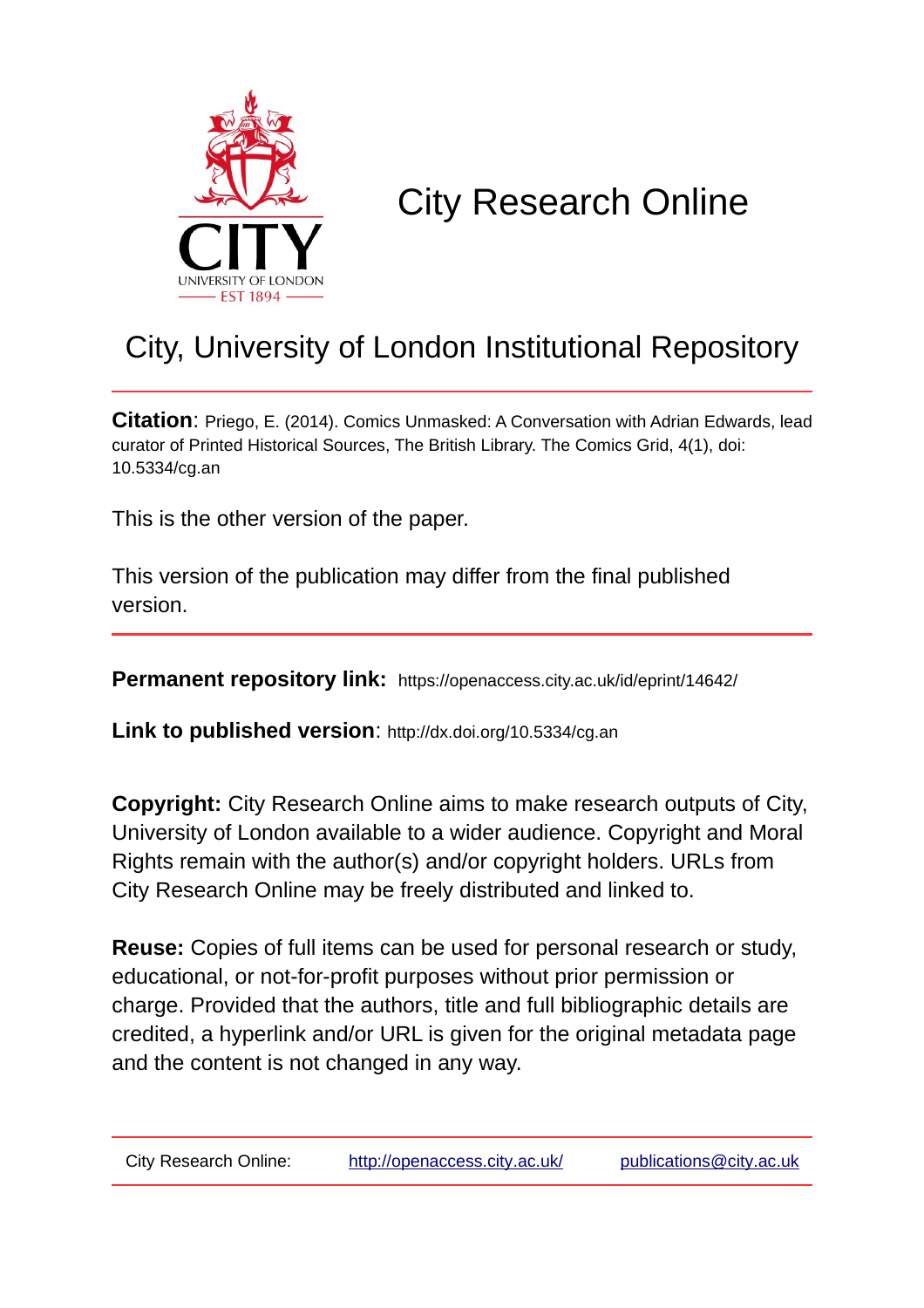



CREATIVE COMMONS CORPORATION IS NOT A LAW FIRM AND DOES NOT PROVIDE LEGAL SERVICES. DISTRIBUTION OF THIS LICENSE DOES NOT CREATE AN ATTORNEY-CLIENT RELATIONSHIP. CREATIVE COMMONS PROVIDES THIS INFORMATION ON AN "AS-IS" BASIS. CREATIVE COMMONS MAKES NO WARRANTIES REGARDING THE INFORMATION PROVIDED, AND DISCLAIMS LIABILITY FOR DAMAGES RESULTING FROM ITS USE.

### *License*

THE WORK (AS DEFINED BELOW) IS PROVIDED UNDER THE TERMS OF THIS CREATIVE COMMONS PUBLIC LICENSE ("CCPL" OR "LICENSE"). THE WORK IS PROTECTED BY COPYRIGHT AND/OR OTHER APPLICABLE LAW. ANY USE OF THE WORK OTHER THAN AS AUTHORIZED UNDER THIS LICENSE OR COPYRIGHT LAW IS PROHIBITED.

BY EXERCISING ANY RIGHTS TO THE WORK PROVIDED HERE, YOU ACCEPT AND AGREE TO BE BOUND BY THE TERMS OF THIS LICENSE. TO THE EXTENT THIS LICENSE MAY BE CONSIDERED TO BE A CONTRACT, THE LICENSOR GRANTS YOU THE RIGHTS CONTAINED HERE IN CONSIDERATION OF YOUR ACCEPTANCE OF SUCH TERMS AND CONDITIONS.

#### 1. Definitions

- a. "Adaptation" means a work based upon the Work, or upon the Work and other pre-existing works, such as a translation, adaptation, derivative work, arrangement of music or other alterations of a literary or artistic work, or phonogram or performance and includes cinematographic adaptations or any other form in which the Work may be recast, transformed, or adapted including in any form recognizably derived from the original, except that a work that constitutes a Collection will not be considered an Adaptation for the purpose of this License. For the avoidance of doubt, where the Work is a musical work, performance or phonogram, the synchronization of the Work in timedrelation with a moving image ("synching") will be considered an Adaptation for the purpose of this License.
- b. "Collection" means a collection of literary or artistic works, such as encyclopedias and anthologies, or performances, phonograms or broadcasts, or other works or subject matter other than works listed in Section 1(f) below, which, by reason of the selection and arrangement of their contents, constitute intellectual creations, in which the Work is included in its entirety in unmodified form along with one or more other contributions, each constituting separate and independent works in themselves, which together are assembled into a collective whole. A work that constitutes a Collection will not be considered an Adaptation (as defined above) for the purposes of this License.
- c. "Distribute" means to make available to the public the original and copies of the Work or Adaptation, as appropriate, through sale or other transfer of ownership.
- d. "Licensor" means the individual, individuals, entity or entities that offer(s) the Work under the terms of this License.
- e. "Original Author" means, in the case of a literary or artistic work, the individual, individuals, entity or entities who created the Work or if no individual or entity can be identified, the publisher; and in addition (i) in the case of a performance the actors, singers, musicians, dancers, and other persons who act, sing, deliver, declaim, play in, interpret or otherwise perform literary or artistic works or expressions of folklore; (ii) in the case of a phonogram the producer being the person or legal entity who first fixes the sounds of a performance or other sounds; and, (iii) in the case of broadcasts, the organization that transmits the broadcast.
- f. "Work" means the literary and/or artistic work offered under the terms of this License including without limitation any production in the literary, scientific and artistic domain, whatever may be the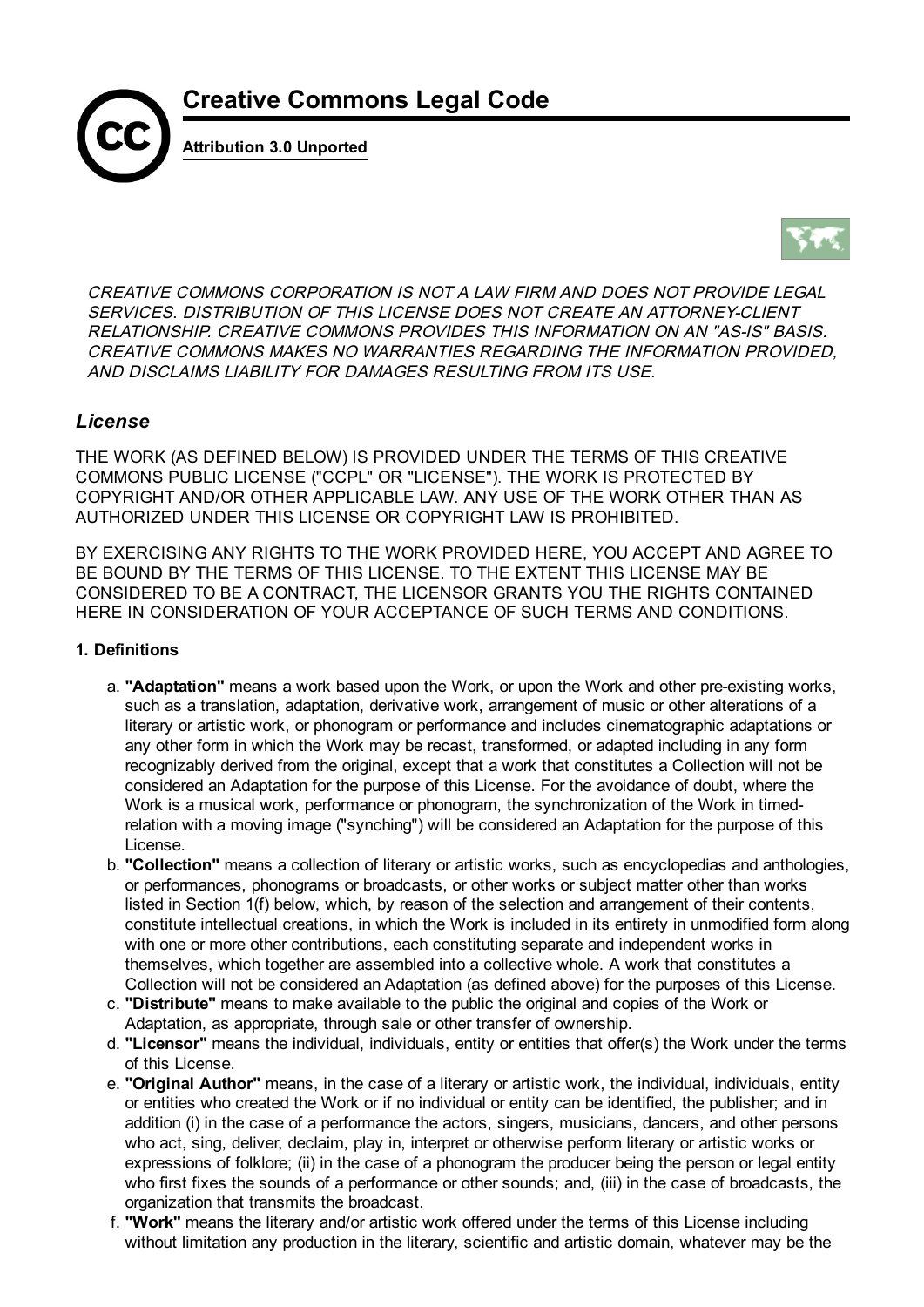mode or form of its expression including digital form, such as a book, pamphlet and other writing; a lecture, address, sermon or other work of the same nature; a dramatic or dramatico-musical work; a choreographic work or entertainment in dumb show; a musical composition with or without words; a cinematographic work to which are assimilated works expressed by a process analogous to cinematography; a work of drawing, painting, architecture, sculpture, engraving or lithography; a photographic work to which are assimilated works expressed by a process analogous to photography; a work of applied art; an illustration, map, plan, sketch or three-dimensional work relative to geography, topography, architecture or science; a performance; a broadcast; a phonogram; a compilation of data to the extent it is protected as a copyrightable work; or a work performed by a variety or circus performer to the extent it is not otherwise considered a literary or artistic work.

- g. "You" means an individual or entity exercising rights under this License who has not previously violated the terms of this License with respect to the Work, or who has received express permission from the Licensor to exercise rights under this License despite a previous violation.
- h. "Publicly Perform" means to perform public recitations of the Work and to communicate to the public those public recitations, by any means or process, including by wire or wireless means or public digital performances; to make available to the public Works in such a way that members of the public may access these Works from a place and at a place individually chosen by them; to perform the Work to the public by any means or process and the communication to the public of the performances of the Work, including by public digital performance; to broadcast and rebroadcast the Work by any means including signs, sounds or images.
- i. "Reproduce" means to make copies of the Work by any means including without limitation by sound or visual recordings and the right of fixation and reproducing fixations of the Work, including storage of a protected performance or phonogram in digital form or other electronic medium.

2. Fair Dealing Rights. Nothing in this License is intended to reduce, limit, or restrict any uses free from copyright or rights arising from limitations or exceptions that are provided for in connection with the copyright protection under copyright law or other applicable laws.

3. License Grant. Subject to the terms and conditions of this License, Licensor hereby grants You a worldwide, royalty-free, non-exclusive, perpetual (for the duration of the applicable copyright) license to exercise the rights in the Work as stated below:

- a. to Reproduce the Work, to incorporate the Work into one or more Collections, and to Reproduce the Work as incorporated in the Collections;
- b. to create and Reproduce Adaptations provided that any such Adaptation, including any translation in any medium, takes reasonable steps to clearly label, demarcate or otherwise identify that changes were made to the original Work. For example, a translation could be marked "The original work was translated from English to Spanish," or a modification could indicate "The original work has been modified.";
- c. to Distribute and Publicly Perform the Work including as incorporated in Collections; and,
- d. to Distribute and Publicly Perform Adaptations.
- e. For the avoidance of doubt:
	- i. Non-waivable Compulsory License Schemes. In those jurisdictions in which the right to collect royalties through any statutory or compulsory licensing scheme cannot be waived, the Licensor reserves the exclusive right to collect such royalties for any exercise by You of the rights granted under this License;
	- ii. Waivable Compulsory License Schemes. In those jurisdictions in which the right to collect royalties through any statutory or compulsory licensing scheme can be waived, the Licensor waives the exclusive right to collect such royalties for any exercise by You of the rights granted under this License; and,
	- iii. Voluntary License Schemes. The Licensor waives the right to collect royalties, whether individually or, in the event that the Licensor is a member of a collecting society that administers voluntary licensing schemes, via that society, from any exercise by You of the rights granted under this License.

The above rights may be exercised in all media and formats whether now known or hereafter devised. The above rights include the right to make such modifications as are technically necessary to exercise the rights in other media and formats. Subject to Section 8(f), all rights not expressly granted by Licensor are hereby reserved.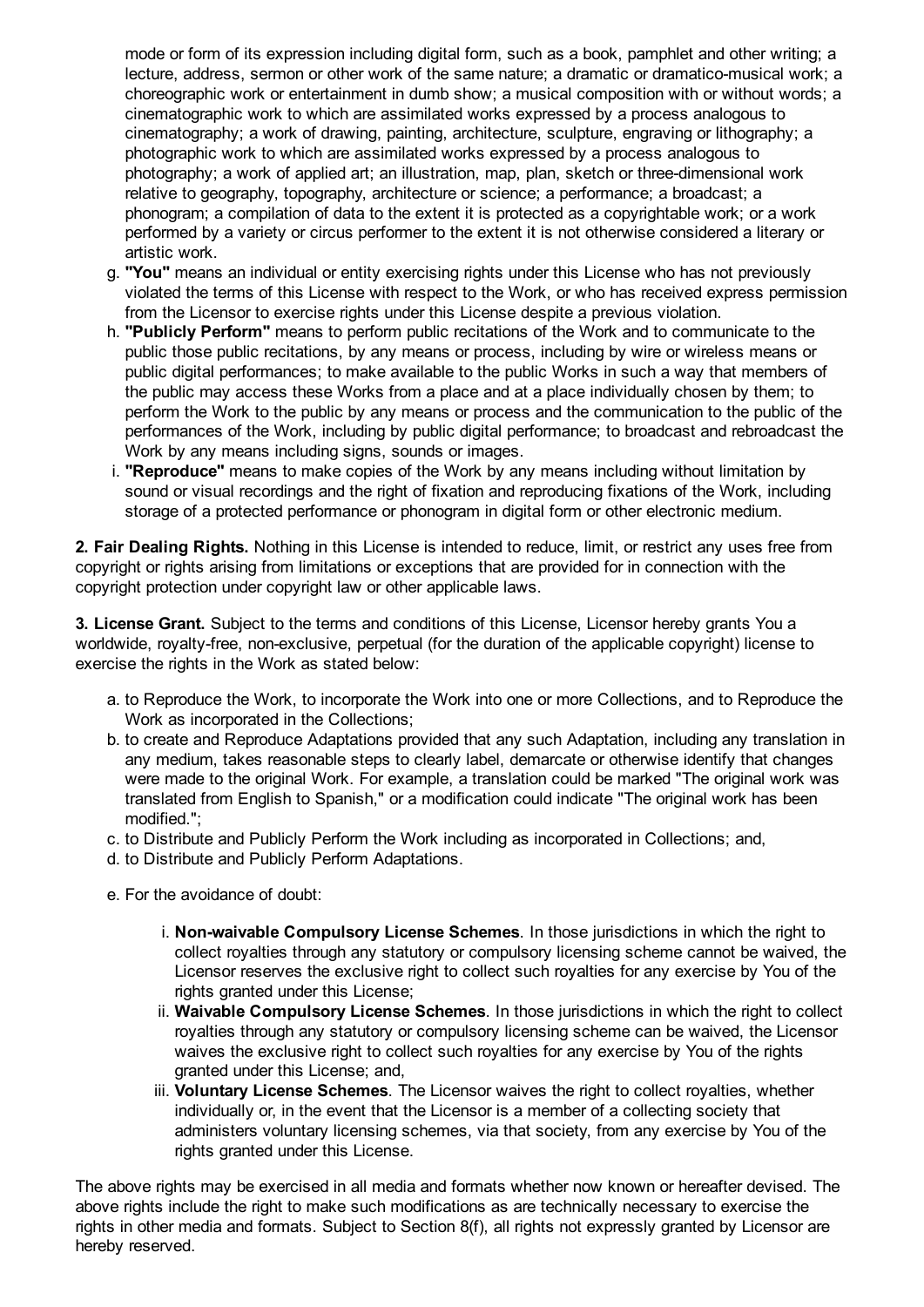4. Restrictions. The license granted in Section 3 above is expressly made subject to and limited by the following restrictions:

- a. You may Distribute or Publicly Perform the Work only under the terms of this License. You must include a copy of, or the Uniform Resource Identifier (URI) for, this License with every copy of the Work You Distribute or Publicly Perform. You may not offer or impose any terms on the Work that restrict the terms of this License or the ability of the recipient of the Work to exercise the rights granted to that recipient under the terms of the License. You may not sublicense the Work. You must keep intact all notices that refer to this License and to the disclaimer of warranties with every copy of the Work You Distribute or Publicly Perform. When You Distribute or Publicly Perform the Work, You may not impose any effective technological measures on the Work that restrict the ability of a recipient of the Work from You to exercise the rights granted to that recipient under the terms of the License. This Section 4(a) applies to the Work as incorporated in a Collection, but this does not require the Collection apart from the Work itself to be made subject to the terms of this License. If You create a Collection, upon notice from any Licensor You must, to the extent practicable, remove from the Collection any credit as required by Section 4(b), as requested. If You create an Adaptation, upon notice from any Licensor You must, to the extent practicable, remove from the Adaptation any credit as required by Section 4(b), as requested.
- b. If You Distribute, or Publicly Perform the Work or any Adaptations or Collections, You must, unless a request has been made pursuant to Section 4(a), keep intact all copyright notices for the Work and provide, reasonable to the medium or means You are utilizing: (i) the name of the Original Author (or pseudonym, if applicable) if supplied, and/or if the Original Author and/or Licensor designate another party or parties (e.g., a sponsor institute, publishing entity, journal) for attribution ("Attribution Parties") in Licensor's copyright notice, terms of service or by other reasonable means, the name of such party or parties; (ii) the title of the Work if supplied; (iii) to the extent reasonably practicable, the URI, if any, that Licensor specifies to be associated with the Work, unless such URI does not refer to the copyright notice or licensing information for the Work; and (iv) , consistent with Section 3(b), in the case of an Adaptation, a credit identifying the use of the Work in the Adaptation (e.g., "French translation of the Work by Original Author," or "Screenplay based on original Work by Original Author"). The credit required by this Section 4 (b) may be implemented in any reasonable manner; provided, however, that in the case of a Adaptation or Collection, at a minimum such credit will appear, if a credit for all contributing authors of the Adaptation or Collection appears, then as part of these credits and in a manner at least as prominent as the credits for the other contributing authors. For the avoidance of doubt, You may only use the credit required by this Section for the purpose of attribution in the manner set out above and, by exercising Your rights under this License, You may not implicitly or explicitly assert or imply any connection with, sponsorship or endorsement by the Original Author, Licensor and/or Attribution Parties, as appropriate, of You or Your use of the Work, without the separate, express prior written permission of the Original Author, Licensor and/or Attribution Parties.
- c. Except as otherwise agreed in writing by the Licensor or as may be otherwise permitted by applicable law, if You Reproduce, Distribute or Publicly Perform the Work either by itself or as part of any Adaptations or Collections, You must not distort, mutilate, modify or take other derogatory action in relation to the Work which would be prejudicial to the Original Author's honor or reputation. Licensor agrees that in those jurisdictions (e.g. Japan), in which any exercise of the right granted in Section 3(b) of this License (the right to make Adaptations) would be deemed to be a distortion, mutilation, modification or other derogatory action prejudicial to the Original Author's honor and reputation, the Licensor will waive or not assert, as appropriate, this Section, to the fullest extent permitted by the applicable national law, to enable You to reasonably exercise Your right under Section 3(b) of this License (right to make Adaptations) but not otherwise.

#### 5. Representations, Warranties and Disclaimer

UNLESS OTHERWISE MUTUALLY AGREED TO BY THE PARTIES IN WRITING, LICENSOR OFFERS THE WORK ASIS AND MAKES NO REPRESENTATIONS OR WARRANTIES OF ANY KIND CONCERNING THE WORK, EXPRESS, IMPLIED, STATUTORY OR OTHERWISE, INCLUDING, WITHOUT LIMITATION, WARRANTIES OF TITLE, MERCHANTIBILITY, FITNESS FOR A PARTICULAR PURPOSE, NONINFRINGEMENT, OR THE ABSENCE OF LATENT OR OTHER DEFECTS, ACCURACY, OR THE PRESENCE OF ABSENCE OF ERRORS, WHETHER OR NOT DISCOVERABLE. SOME JURISDICTIONS DO NOT ALLOW THE EXCLUSION OF IMPLIED WARRANTIES, SO SUCH EXCLUSION MAY NOT APPLY TO YOU.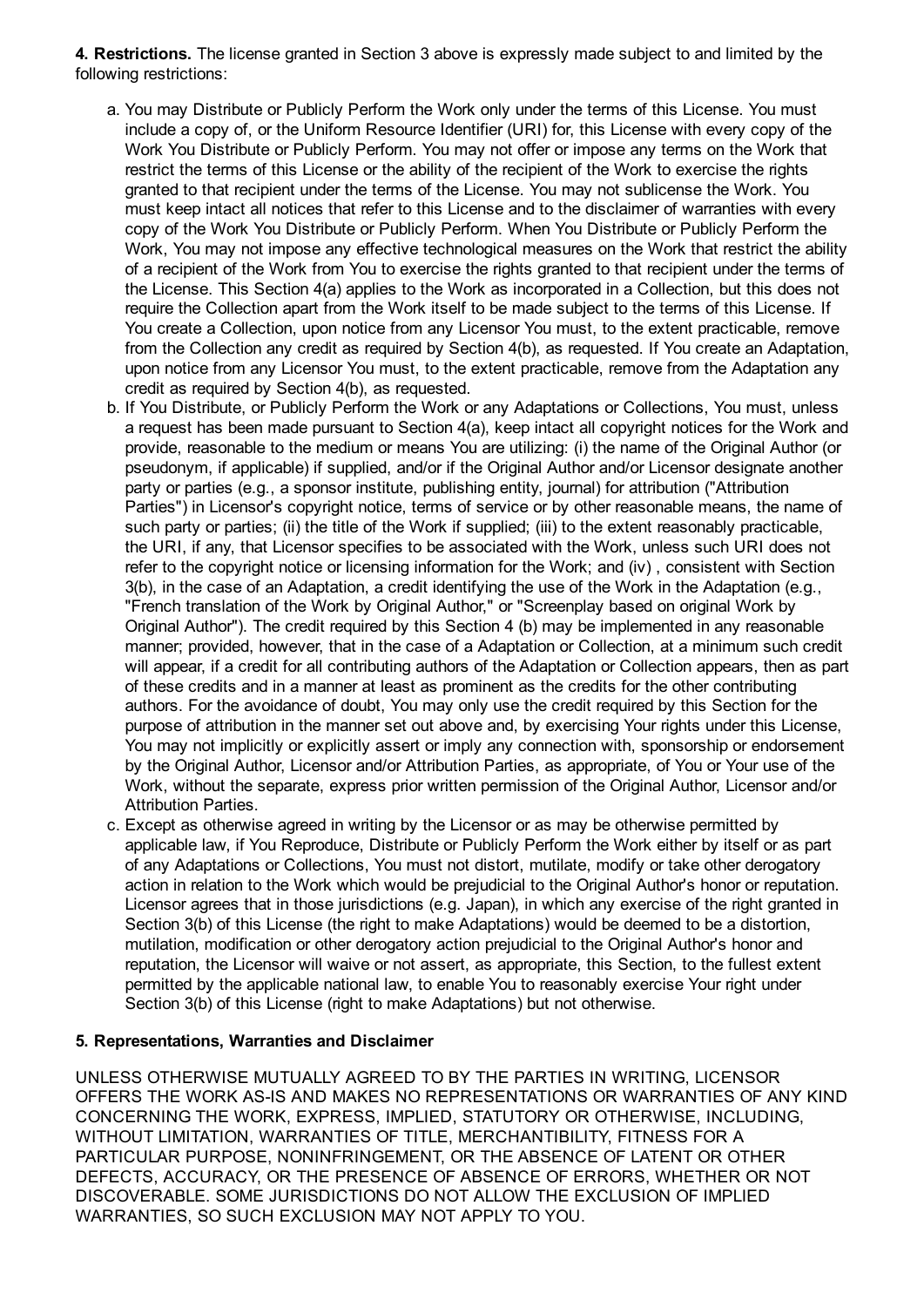6. Limitation on Liability. EXCEPT TO THE EXTENT REQUIRED BY APPLICABLE LAW, IN NO EVENT WILL LICENSOR BE LIABLE TO YOU ON ANY LEGAL THEORY FOR ANY SPECIAL, INCIDENTAL, CONSEQUENTIAL, PUNITIVE OR EXEMPLARY DAMAGES ARISING OUT OF THIS LICENSE OR THE USE OF THE WORK, EVEN IF LICENSOR HAS BEEN ADVISED OF THE POSSIBILITY OF SUCH DAMAGES.

#### 7. Termination

- a. This License and the rights granted hereunder will terminate automatically upon any breach by You of the terms of this License. Individuals or entities who have received Adaptations or Collections from You under this License, however, will not have their licenses terminated provided such individuals or entities remain in full compliance with those licenses. Sections 1, 2, 5, 6, 7, and 8 will survive any termination of this License.
- b. Subject to the above terms and conditions, the license granted here is perpetual (for the duration of the applicable copyright in the Work). Notwithstanding the above, Licensor reserves the right to release the Work under different license terms or to stop distributing the Work at any time; provided, however that any such election will not serve to withdraw this License (or any other license that has been, or is required to be, granted under the terms of this License), and this License will continue in full force and effect unless terminated as stated above.

#### 8. Miscellaneous

- a. Each time You Distribute or Publicly Perform the Work or a Collection, the Licensor offers to the recipient a license to the Work on the same terms and conditions as the license granted to You under this License.
- b. Each time You Distribute or Publicly Perform an Adaptation, Licensor offers to the recipient a license to the original Work on the same terms and conditions as the license granted to You under this License.
- c. If any provision of this License is invalid or unenforceable under applicable law, it shall not affect the validity or enforceability of the remainder of the terms of this License, and without further action by the parties to this agreement, such provision shall be reformed to the minimum extent necessary to make such provision valid and enforceable.
- d. No term or provision of this License shall be deemed waived and no breach consented to unless such waiver or consent shall be in writing and signed by the party to be charged with such waiver or consent.
- e. This License constitutes the entire agreement between the parties with respect to the Work licensed here. There are no understandings, agreements or representations with respect to the Work not specified here. Licensor shall not be bound by any additional provisions that may appear in any communication from You. This License may not be modified without the mutual written agreement of the Licensor and You.
- f. The rights granted under, and the subject matter referenced, in this License were drafted utilizing the terminology of the Berne Convention for the Protection of Literary and Artistic Works (as amended on September 28, 1979), the Rome Convention of 1961, the WIPO Copyright Treaty of 1996, the WIPO Performances and Phonograms Treaty of 1996 and the Universal Copyright Convention (as revised on July 24, 1971). These rights and subject matter take effect in the relevant jurisdiction in which the License terms are sought to be enforced according to the corresponding provisions of the implementation of those treaty provisions in the applicable national law. If the standard suite of rights granted under applicable copyright law includes additional rights not granted under this License, such additional rights are deemed to be included in the License; this License is not intended to restrict the license of any rights under applicable law.

## Creative Commons Notice

Creative Commons is not <sup>a</sup> party to this License, and makes no warranty whatsoever in connection with the Work. Creative Commons will not be liable to You or any party on any legal theory for any damages whatsoever, including without limitation any general, special, incidental or consequential damages arising in connection to this license. Notwithstanding the foregoing two (2) sentences, if Creative Commons has expressly identified itself as the Licensor hereunder, it shall have all rights and obligations of Licensor.

Except for the limited purpose of indicating to the public that the Work is licensed under the CCPL,